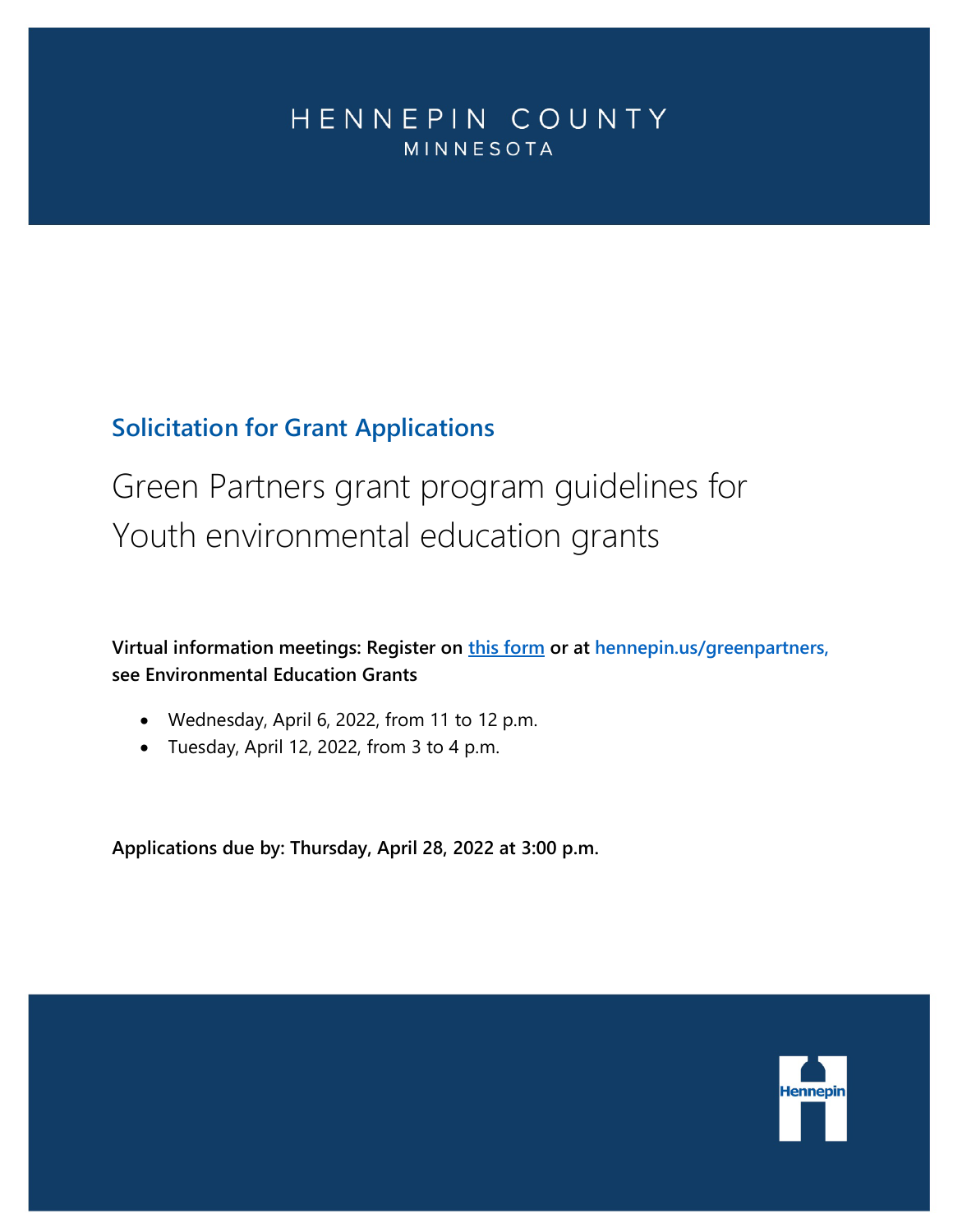# Contents

| $\mathbf{1}$   |                                                                              |  |  |  |
|----------------|------------------------------------------------------------------------------|--|--|--|
| 1.1            |                                                                              |  |  |  |
| 1.2            |                                                                              |  |  |  |
| 1.3            |                                                                              |  |  |  |
| 1.4            |                                                                              |  |  |  |
| 1.5            |                                                                              |  |  |  |
| $\overline{2}$ |                                                                              |  |  |  |
| 2.1            |                                                                              |  |  |  |
| 2.2            |                                                                              |  |  |  |
| 2.3            |                                                                              |  |  |  |
| 2.4            |                                                                              |  |  |  |
| $\mathsf{3}$   |                                                                              |  |  |  |
| 3.1            |                                                                              |  |  |  |
| 3.2            |                                                                              |  |  |  |
| 3.3            |                                                                              |  |  |  |
| 3.4            |                                                                              |  |  |  |
| 3.5            |                                                                              |  |  |  |
| 3.6            | County's right to withdraw, cancel, suspend and/or modify the Solicitation10 |  |  |  |
| 3.7            |                                                                              |  |  |  |
| 3.8            |                                                                              |  |  |  |
| 3.9            |                                                                              |  |  |  |
|                |                                                                              |  |  |  |
|                |                                                                              |  |  |  |
| 4              |                                                                              |  |  |  |
| 4.1            |                                                                              |  |  |  |
| 4.2            |                                                                              |  |  |  |
| 4.3            |                                                                              |  |  |  |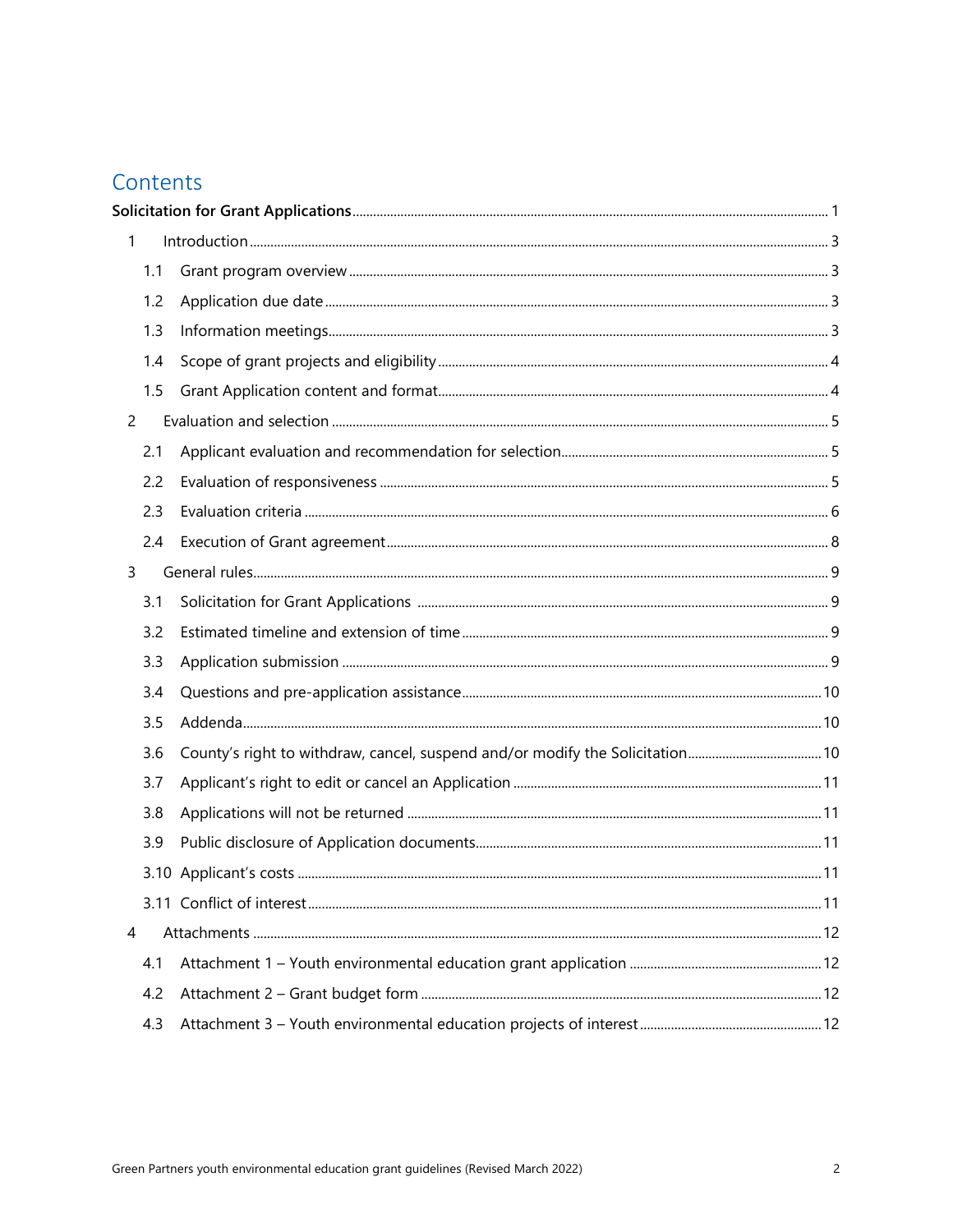# <span id="page-2-0"></span>1 Introduction

### <span id="page-2-1"></span>**1.1 Grant program overview**

The County of Hennepin, State of Minnesota ("County") is soliciting applications for a Green Partners Youth Environmental Education Grant (the "Grant"). As used herein, the entity/individual responsible for any awarded Grant may be referred to as the "Applicant" and the Applicant's response to this solicitation (the "Solicitation") may be referred to as the "Application".

Through the Green Partners environmental education grant program, Hennepin County supports organizations to actively educate, engage, and motivate residents to become environmental stewards and make positive behavior changes, such as taking action to prevent waste, recycle, reduce household hazardous waste, combat climate change, care for trees, protect pollinators, and improve air and water quality.

### **Youth environmental education grants: encourage environmental stewardship**

Projects must incorporate best practices for youth environmental education:

- Encourage youth leadership
- Promote community partnerships
- Develop awareness and increase knowledge of environmental issues
- Engage critical thinking skills by being inquiry-driven and interdisciplinary
- Incorporate outdoor, experiential, service learning, or place-based education
- Promote environmental stewardship through hands-on, skill-building activities
- Provide a physically and emotionally safe and inclusive environment for learning

Applicants are encouraged to contact the county for feedback on project ideas before applying. For more information visit **[hennepin.us/greenpartners](http://www.hennepin.us/greenpartners)** or contact Patience Caso at 612-348-9352 or **patience.caso@hennepin.us**. Assistance is available via phone with an appointment. Requests for appointments must be made by April 26, 2022 to allow for accommodating all requests.

<span id="page-2-2"></span>Contact the Supplier Portal Help Desk for assistance with viewing the application materials, registering, and uploading your Application at 612-543-5412 (Monday through Friday, 8 a.m. to 4:30 p.m.) or [supplierportal@hennepin.us.](mailto:supplierportal@hennepin.us)

## **1.2 Application due date**

Applications are **due by 3 p.m. on Thursday, April 28, 2022**. Submit your Application through the Hennepin County [supplier portal.](https://supplier.hennepin.us/psp/fprd/SUPPLIER/ERP/h/?tab=HC_SUPPLIER_PUBLIC) For instructions, please go to the [Supplier Portal Information Page.](http://www.hennepin.us/business/work-with-henn-co/supplier-portal) Find grant program information at [hennepin.us/greenpartners.](http://www.hennepin.us/greenpartners)

## <span id="page-2-3"></span>**1.3 Virtual information meetings**

Register to attend a virtual information meeting on [this form](https://forms.office.com/Pages/ResponsePage.aspx?id=n9_vioCHv0aPt0ySRlOovvRCljha6UNCuk6P8wNbGh9UNkEyMFBRME5IN0FRQzBLQ1RUMjFaUlRWUS4u) or at [hennepin.us/greenpartners,](http://www.hennepin.us/greenpartners) see Environmental Education Grants

• Wednesday, April 6, 2022, from 11 to 12 p.m.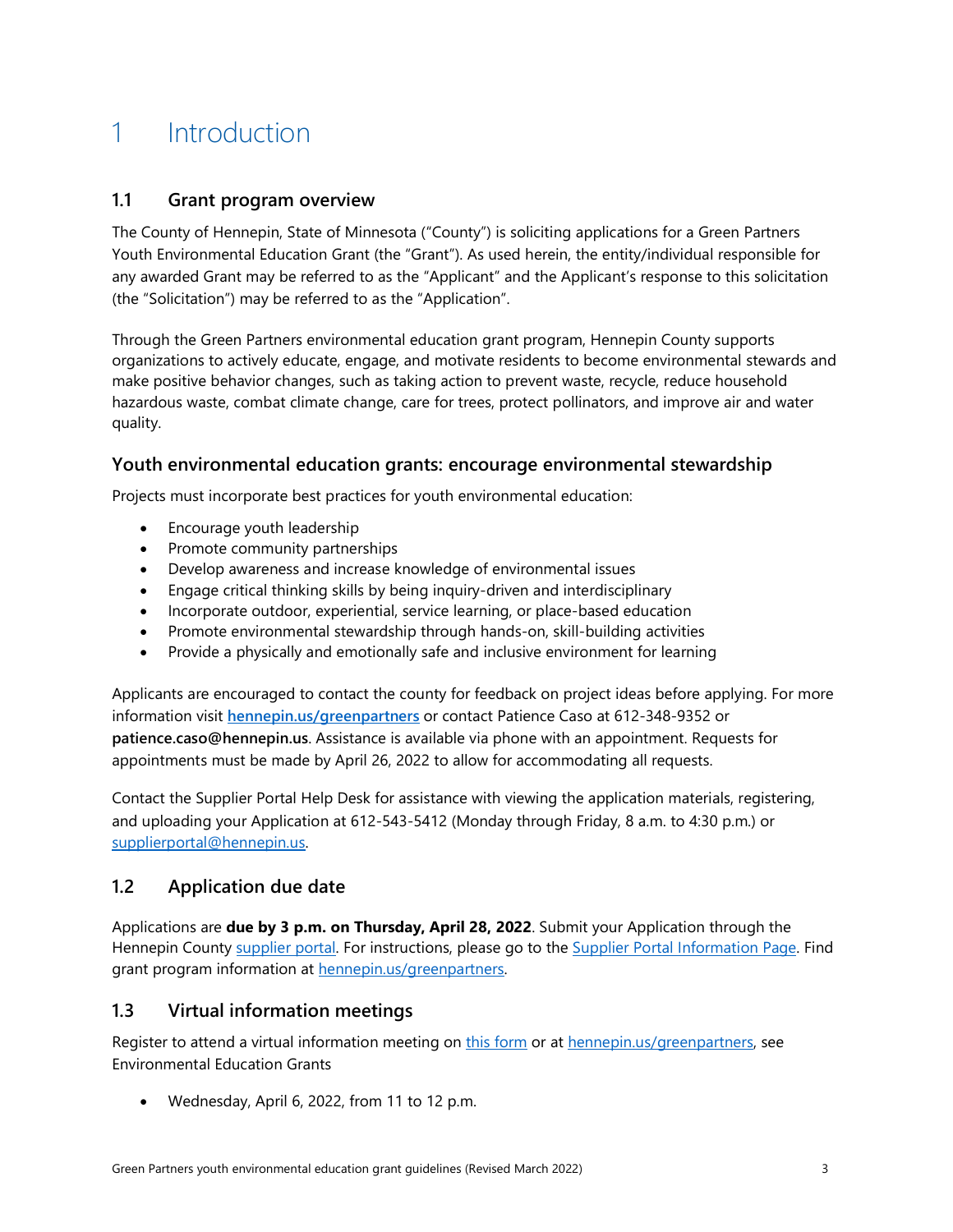• Tuesday, April 12, 2022, from 3 to 4 p.m.

## <span id="page-3-0"></span>**1.4 Scope of grant projects and eligibility**

To be eligible for the Grant, the applicant must be one of the following:

- o State registered nonprofit, such as community, youth, and faith groups
- $\circ$  Private and public school, including community education and early childhood family education programs
- o Park district

## **Which application should I use?**

The Green Partners grants program has two options to apply for funding **based on your primary audience and the focus of your project**.

| <b>Application</b>                                        | <b>Audience</b>      | <b>Project focus</b>                                                                         |
|-----------------------------------------------------------|----------------------|----------------------------------------------------------------------------------------------|
| <b>Youth environmental</b><br>education grant application | Youth of all<br>ages | Developing awareness of environmental<br>issues and interest in environmental<br>stewardship |
| <b>Environmental action grant</b><br>application          | Adults $(18+)$       | Motivating individuals to make behavior<br>changes at home, at work or on-the-go.            |

- If you plan to engage mostly **high school, middle school, elementary or preschool age youth in environmental education,** complete the *youth environmental education grant application* and develop a project focused on developing an environmental ethic and interest in environmental stewardship.
- If you plan to engage mostly **parents of youth**, complete the *environmental action grant application* and develop a project focused on motivating your audience to take one or two actions.
- If you plan to engage mostly **adults**, complete the *environmental action grant application* and develop a project focused on motivating your audience to take one or two actions.

#### **What grant amount am I eligible to receive?**

- If you **have never received** a Hennepin County Green Partners grant before, you can apply for up to \$10,000 for a one-year project.
- If you **have received** a Hennepin County Green Partners grant before, you can apply for up to \$20,000 for a one-year project. If you indicate the project is viable for two years, it will be considered for a two-year grant.

## <span id="page-3-1"></span>**1.5 Grant Application content and format**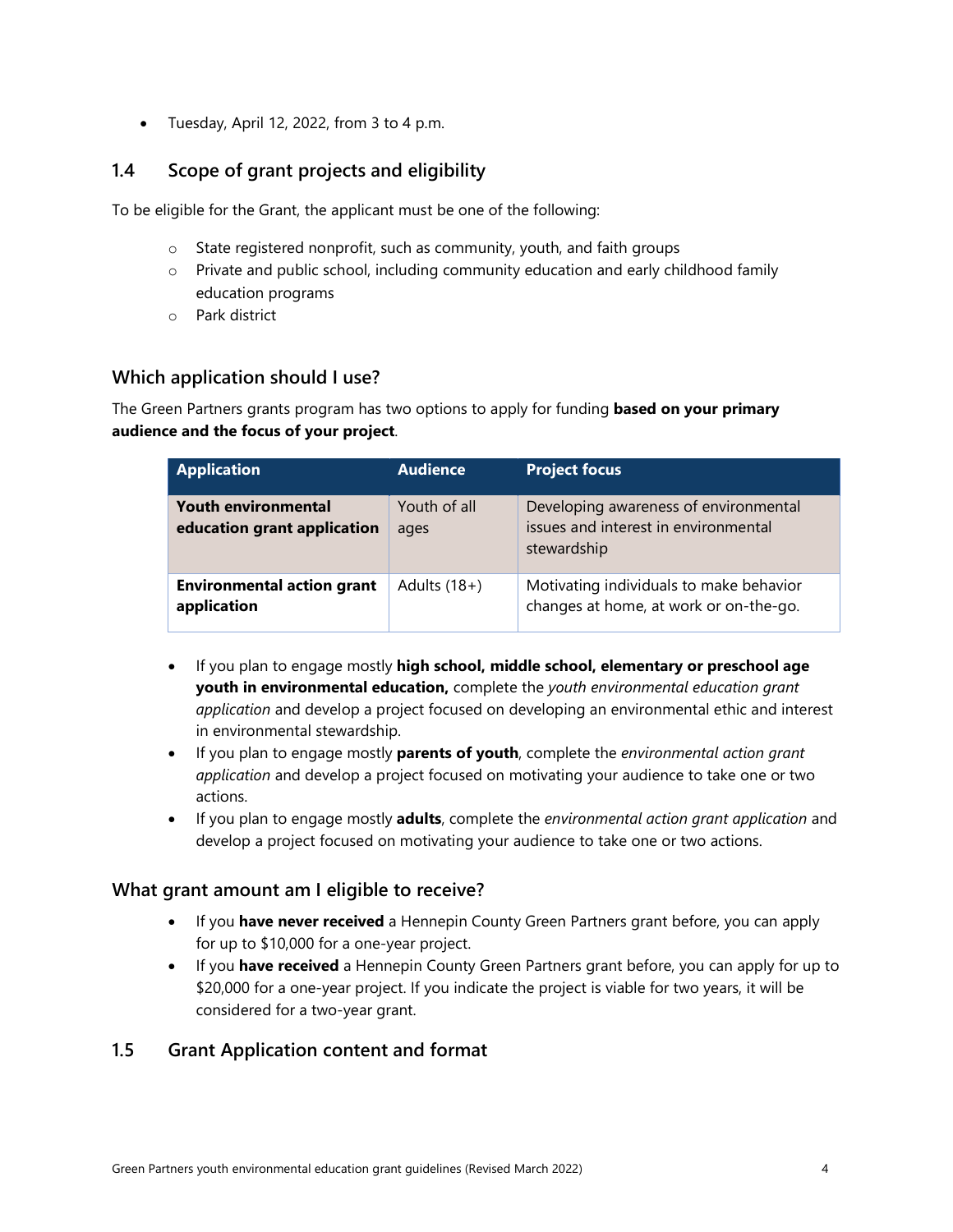When submitting an Application, Applicants must follow the specific format and content requirements below and in the application document. Failure to do so will likely prolong the evaluation process and/or may be grounds for rejection of the Application.

Applicant shall describe, in detail, the proposed uses of the Grant funds for the project. Any other use of Grant funds is strictly prohibited. Applicant shall be solely responsible for securing all additional funds necessary for completion of the Project.

Applicant agrees to only use the Grant funds for the uses indicated above. Use of Grant funds for any other purpose is strictly prohibited. If Applicant uses Grant funds for any other purpose, Applicant shall, upon County's written demand, repay all Grant funds awarded.

#### **Application format requirements**

- Submit the application in Word and your budget in Excel or similar.
- You must follow the Application format and answer all questions.
- Do not exceed 6 pages. Keep the font size readable. Do not include a cover sheet. You may delete the question text and instructions to fit the page limit.
- Supplemental materials are not required. Up to 4 pages of supplemental materials may be included as attachments. Materials may include letters of support, past project results, photos, newsletters, program brochures, etc. Please reference supplemental materials in the Application narrative.

# <span id="page-4-0"></span>2 Evaluation and selection

## <span id="page-4-1"></span>**2.1 Applicant evaluation and recommendation for selection**

County will consider the Application to determine whether it meets County's requirements and is otherwise eligible for a Grant award. Submission of an Application shall neither obligate nor entitle an Applicant to enter into a contract with the County or to receive a Grant.

## <span id="page-4-2"></span>**2.2 Evaluation of responsiveness**

The County will consider all the material submitted by the Applicant to determine whether the Applicant's offer is in compliance with the terms and conditions set forth in this Solicitation. Applications that do not comply with the provisions in this Solicitation may be considered nonresponsive and may be rejected. Notwithstanding the foregoing, County expressly reserves the right to reject any or all Applications with or without cause. Applications must focus on one or more of the topic areas below in order to be considered as responsive:

## **Project topic focus areas**

Project focuses on one or more of the following topics:

Protecting natural resources

- Caring for trees
- Protecting water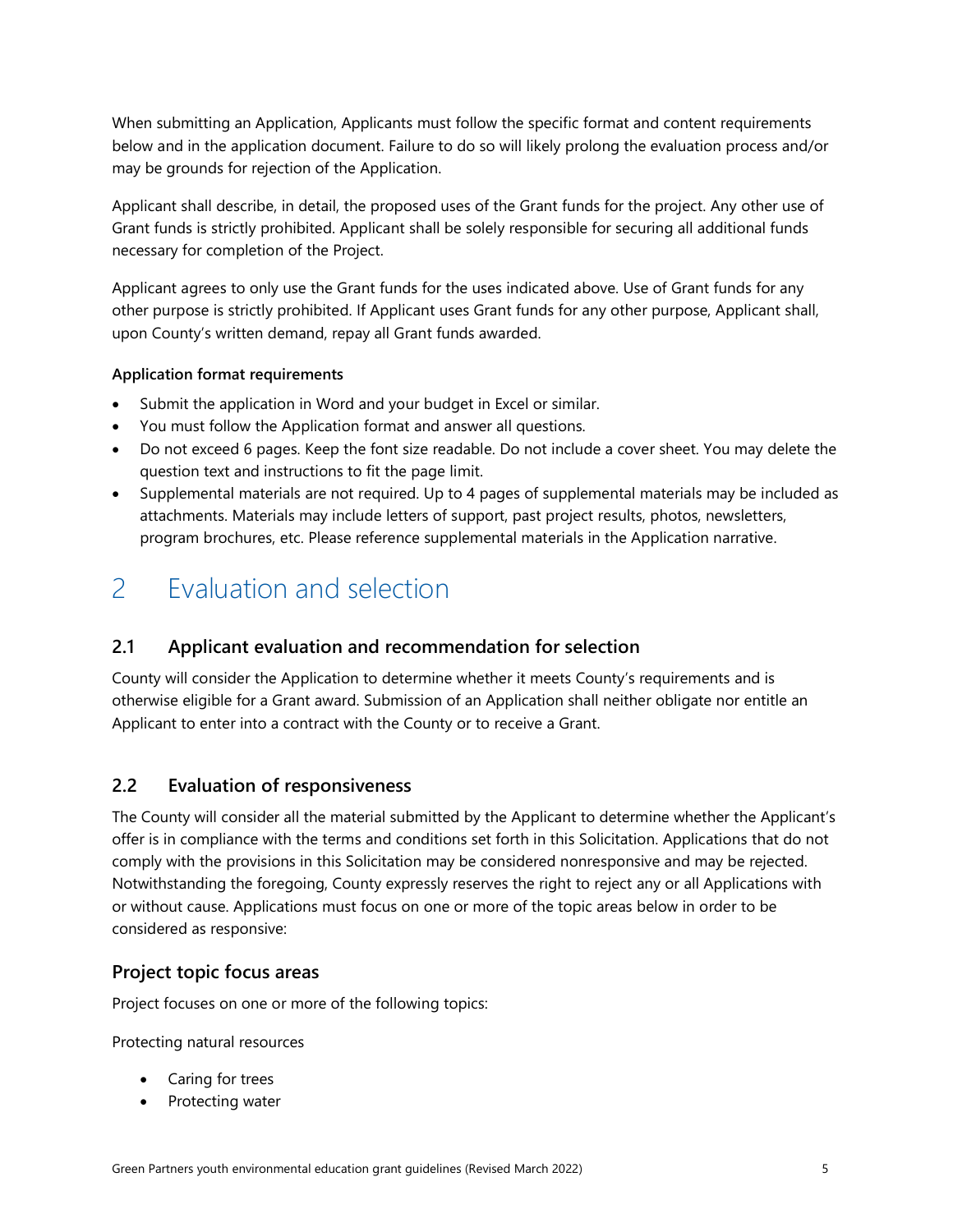- Protecting pollinators
- Exploring nature

Preventing waste and recycling

- **Recycling**
- Preventing waste
- Organics recycling
- Backyard composting
- Reducing household hazardous waste

Taking action on climate change

- Conserving energy
- Using renewable energy
- Choosing sustainable transportation
- Improving air quality

### <span id="page-5-0"></span>**2.3 Evaluation criteria**

Applications will be scored during the review process and points are indicated in each section of the Application. A qualitative assessment is also used in the evaluation of Applications. Evaluation criteria includes the following:

#### **Section 1: Project goals and activities (25 points)**

- Project activities cover relevant environmental education topics, encourage an environmental stewardship mindset, and get kids outside when applicable/possible. See the document named "Projects of Interest" for current topics of interest.
- Timeline of activities is logical for the topic and realistic in regard to organizational capacity.
- Required surveys will be administered to youth.
- Integrates environmental education best practices:
	- o Encourage youth leadership
	- o Promote community partnerships
	- o Develop awareness and increase knowledge of environmental issues
	- o Engage critical thinking skills by being inquiry-driven and interdisciplinary
	- o Incorporate outdoor, experiential, service learning, or place-based education
	- $\circ$  Promote environmental stewardship through hands-on, skill-building activities
	- o Provide a physically and emotionally safe and inclusive environment for learning
- Project has the potential to [reduce racial disparities.](https://www.hennepin.us/your-government/overview/addressing-disparities-in-hennepin-county)
- Uses hands-on activities and/or existing resources when appropriate, such as Hennepin County environmental education activity guides, factsheets, and education kits (find these at [hennepin.us/environmentaleducation\)](https://www.hennepin.us/environmentaleducation).
- Returning grantees have a track record of completing successful project activities and reports.
- Projects that qualify for two-year grants are well-established programs with a track record of success in receiving and completing Green Partners grants and engaging residents on topics of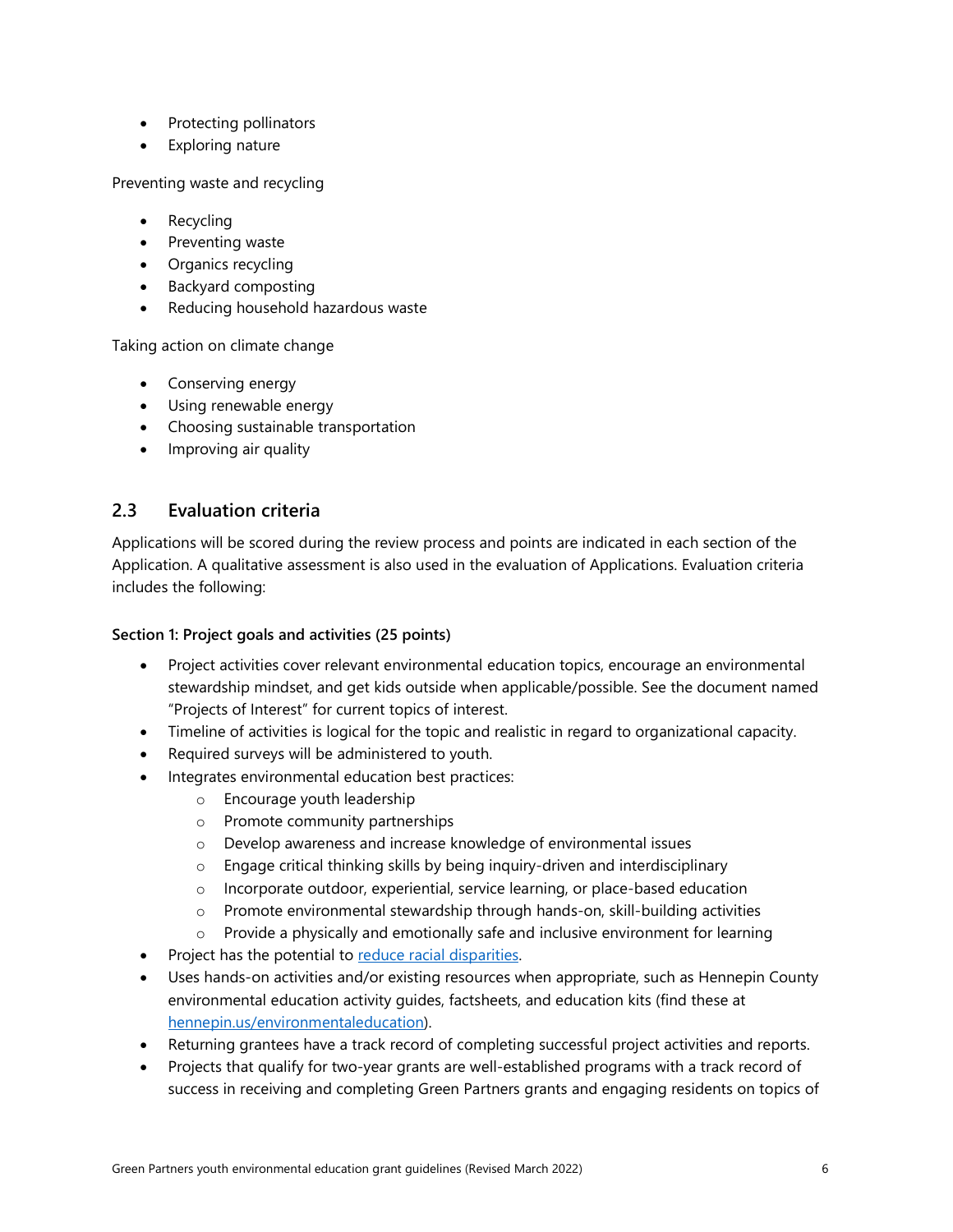interest to Hennepin County. Only applicants that have received a Green Partners grant in the past qualify for a two-year grant.

#### **Section 2: Participant information (25 points)**

- Effectively engage at least 150 youth in preschool, elementary, middle, and/or high school.
- Participants must live, work, go to school, or recreate in Hennepin County.
- Applicant has a relationship with and ability to engage youth throughout the project.
- Applicant utilizes effective channels to communicate with their audience.
- Project engages youth who face [racial disparities](https://www.hennepin.us/your-government/overview/addressing-disparities-in-hennepin-county) and/or have a special interest in the issue.

#### **Section 3: Organization and project management information (25 points)**

- Project leaders have experience conducting youth education.
- Project partners are suitable and important to the project. Letters of support have been submitted, if applicable.
- Applicant has the capacity to implement the project and meet grant obligations.
- Applicant conducts background checks on staff and volunteers working with youth.
- Applicant would benefit from a grant or partnership with Hennepin County.

#### **Section 4: Budget (25 points)**

- Budget includes applicable educational supplies and/or staff time.
- Budget matches project activities and it is clear how the items will be used for the project.
- Staff time listed includes estimated hours, hourly rates, or relevant pay details.
- Details about items to be purchased and cost per item are provided (estimates are acceptable).
- Submit a one-year budget. If your project is viable for two years, briefly describe what a secondyear budget would look like.

#### Eligible expenses:

Funds may be used for materials, supplies, printing, communications, staff time, and outreach.

- Staff time: Only include staff time that would be covered by this grant. We recommend planning for a minimum of 10 staff hours for grant related meetings and reporting. Stipends for interns and apprentices are allowed.
- Project supplies: We encourage groups to purchase supplies that will enable participants to engage in hands-on learning and take action. Education materials and supplies are allowed.
- Transportation: Bikes, bike and scooter share programs, transit, mileage, buses
- Communications: Printing, mailing, promotions, materials
- Green events: Grantees must take steps to make events low waste. Use Hennepin County's [green events checklist,](http://www.hennepin.us/-/media/hennepinus/business/work-with-hennepin-county/environmental-education-activities/introduction-green-event-checklist.pdf?la=en) [recycling at events resources,](http://www.hennepin.us/eventrecycling) and [lead by example resources.](http://www.hennepin.us/-/media/hennepinus/business/work-with-hennepin-county/environmental-education-activities/general-greening-operations.pdf?la=en)
- Food and beverage: Grantees must follow the county's healthy eating guidelines and minimize waste when purchasing food and beverage items. See Hennepin County's [event](http://www.hennepin.us/eventrecycling)  recycling and waste reduction quide and [guidelines for offering healthy foods at meetings.](http://sph.umn.edu/site/docs/degrees-programs/nutrition/SPH%20Guidelines%20for%20Offering%20Healthy%20Foods.pdf)

Ineligible expenses: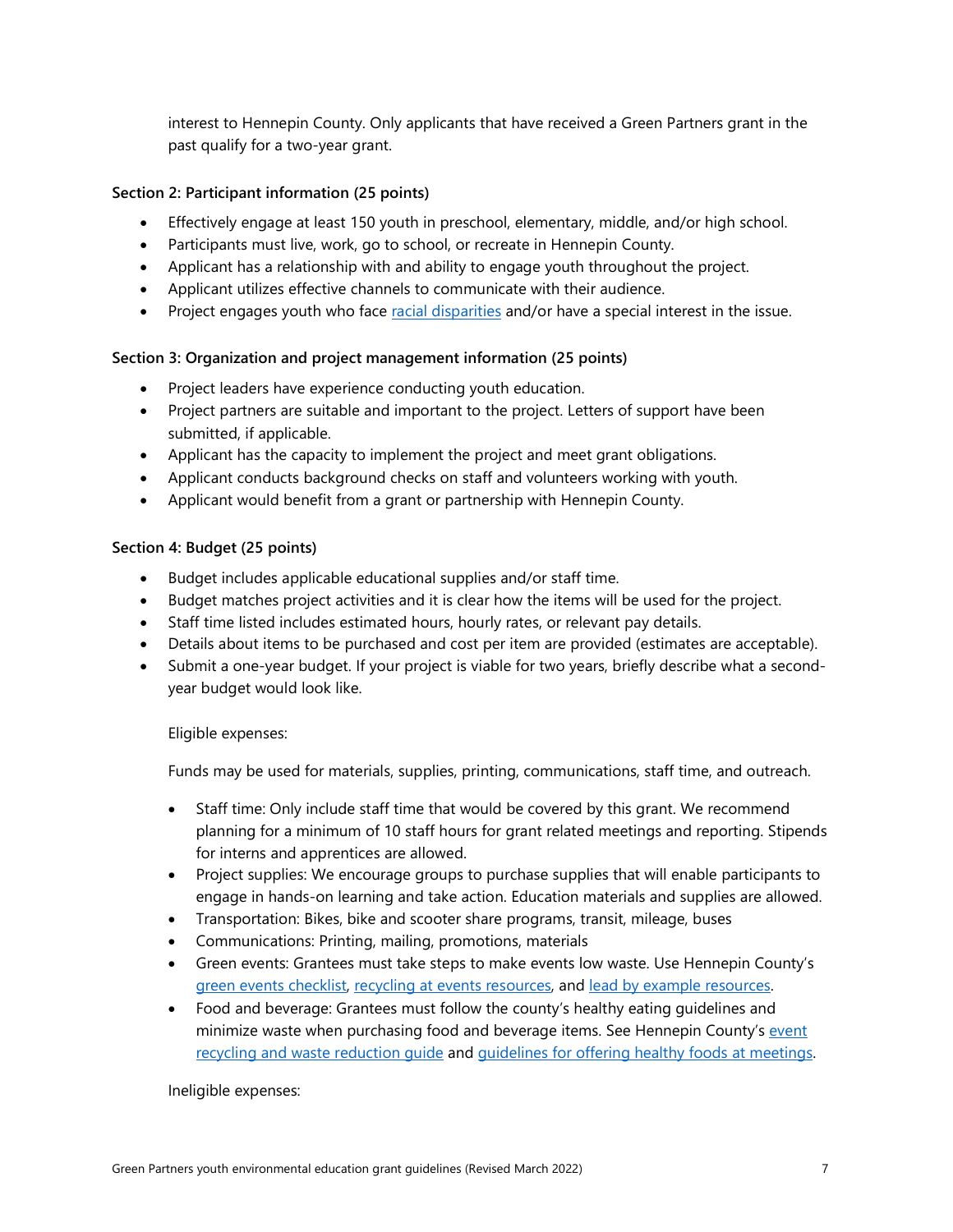- Funds may not be used for computers or other durable equipment valued over \$500.
- General operating expenses such as attorney fees, rent, insurance, phone, electricity, and internet are not eligible.
- Disposable, one-time use items such as Styrofoam™, bottled water and other disposable, single food service items, and disposable event decorations are not eligible.
- Recycling and organics bins and funding for additional recycling and organics infrastructure are available through the **business recycling and [school recycling](https://www.hennepin.us/business/recycling-hazardous-waste/school-recycling) grant programs**.
- Rain garden and native plantings may be eligible for a [natural resources grant](https://www.hennepin.us/business/conservation/funding-assistance-natural-resources-projects) or funding through your local watershed.
- Field trips and overnight trips outside of Hennepin County are not eligible, unless the site is listed our [pre-approved list \(PDF\).](https://www.hennepin.us/-/media/hennepinus/business/work-with-hennepin-county/environmental-education/pre-approved-field-trip-locations.pdf)
- Projects to engage businesses or schools in changing their green practices are not a good fit for this grant program as this program focuses on changing behaviors of individuals. Examples of ineligible projects include projects to get businesses to recycle, recycle better, or provide low-waste alternatives and projects to get a school's administration and janitorial staff to implement better recycling.

Past Green Partners grantees will be evaluated against other past grantees and Applicants that are new the program will be evaluated against other Applicants that are new to the program.

All projects must follow COVID-19 guidance on social distancing, mask wearing, and gatherings: [health.state.mn.us/diseases/coronavirus](https://www.health.state.mn.us/diseases/coronavirus/)

The County reserves the right to determine whether any aspect of the Application satisfactorily meets the criteria, the right to seek clarification or additional information from any Applicant(s), and the right to waive any irregularities or informalities that the County deems is in its best interest.

## <span id="page-7-0"></span>**2.4 Execution of Grant agreement**

County may condition the Grant award upon Applicant's execution of a Grant agreement provided by County. As applicable, the Grant agreement shall define the legal relationship between County and Applicant.

The Grant agreement will address the conditions of the award, including implementation of the project and required reports. The Grant agreement is a legal, binding document. Project recipients are expected to keep accurate financial records of the project including proof and documentation of all expenses.

**Insurance requirements:** Hennepin County requires insurance coverage for most Green Partners grantees in the following amounts: general liability insurance coverage of \$1 million in general aggregate, \$1 million in products – completed operations aggregate, \$1 million in personal and advertising injury, \$1 million in combined bodily injury and property damage – each occurrence, professional liability insurance coverage of \$1 million, employer's liability insurance coverage of at least \$500,000 for disease – policy limit, \$100,000 for disease – each employee, and \$100,000 for accident – each accident. Workers' compensation coverage is required by state law unless a certification of exclusion from workers' compensation requirements can be provided. Auto liability of \$1 million is required for projects that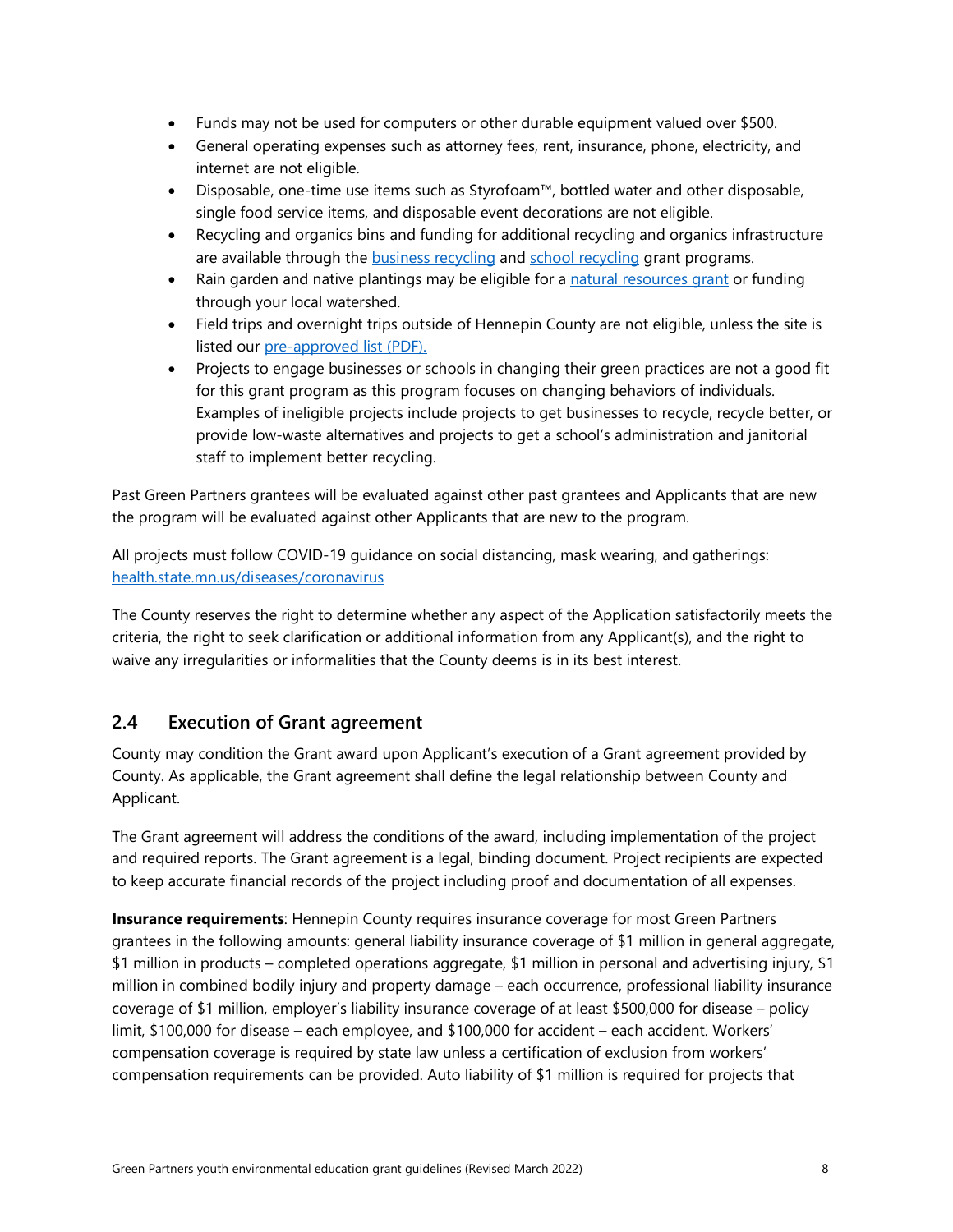involve transporting project staff or participants. If applicants do not have the insurance coverage listed above, contact the program manager to discuss waiver options.

**One-year projects:** Once a contract is executed, 60% of the award amount will be provided to the applicant. The remaining 40% will be provided after approval of the final report.

**Two-year projects:** Once a contract is executed, 50% of the award amount will be provided to the applicant. A second payment of 20% of the grant will be released once the project is approved to continue for the second year. The remaining 30% will be provided after approval of the final report, which requires documentation of expenditures, project activities, and youth survey responses.

# <span id="page-8-0"></span>3 General rules

# <span id="page-8-1"></span>**3.1 Solicitation for Grant Applications**

This Solicitation for Grant Applications is an invitation for Applicants to submit a Grant Application to the County. It is a means by which the County may facilitate the acquisition of information related to awarding the Grant and is **NOT A COMMITMENT OR OBLIGATION TO AWARD ANY AMOUNT.** 

Nothing in this Solicitation shall obligate County to (i) award any amount; (ii) award any subsequent grants; or (iii) pay or otherwise make any additional distributions.

## <span id="page-8-2"></span>**3.2 Estimated timeline and extension of time**

- Request for appointments deadline: Tuesday, April 26, 2022 by 5 p.m.
- **Applications due: Thursday, April 28, 2022, by 3 p.m.**
- Application review: May 2022
- Hennepin County Board approval: August 2022
- Projects begin & orientation meeting: September 2022
- Audience research/discussion report due: December 2022
- End of project: August 31, 2023

These dates are subject to revision or cancellation by the County in its sole and absolute discretion.

## <span id="page-8-3"></span>**3.3 Application submission**

Applications will be received in the [Hennepin County Supplier Portal.](https://supplier.hennepin.us/psp/fprd/SUPPLIER/ERP/h/?tab=HC_SUPPLIER_PUBLIC) In order to submit an Application, you must first register with the Supplier Portal. For more information on how to register, please go to the [Supplier Portal Information Page.](http://www.hennepin.us/business/work-with-henn-co/supplier-portal) Applicants are strongly encouraged to make their submissions well in advance of the Application due date as the process may take some time to complete.

Failure to submit an Application on time may be grounds for rejection of the Application; however, the County reserves the right, in its sole and absolute discretion, to accept Applications after the Application due date.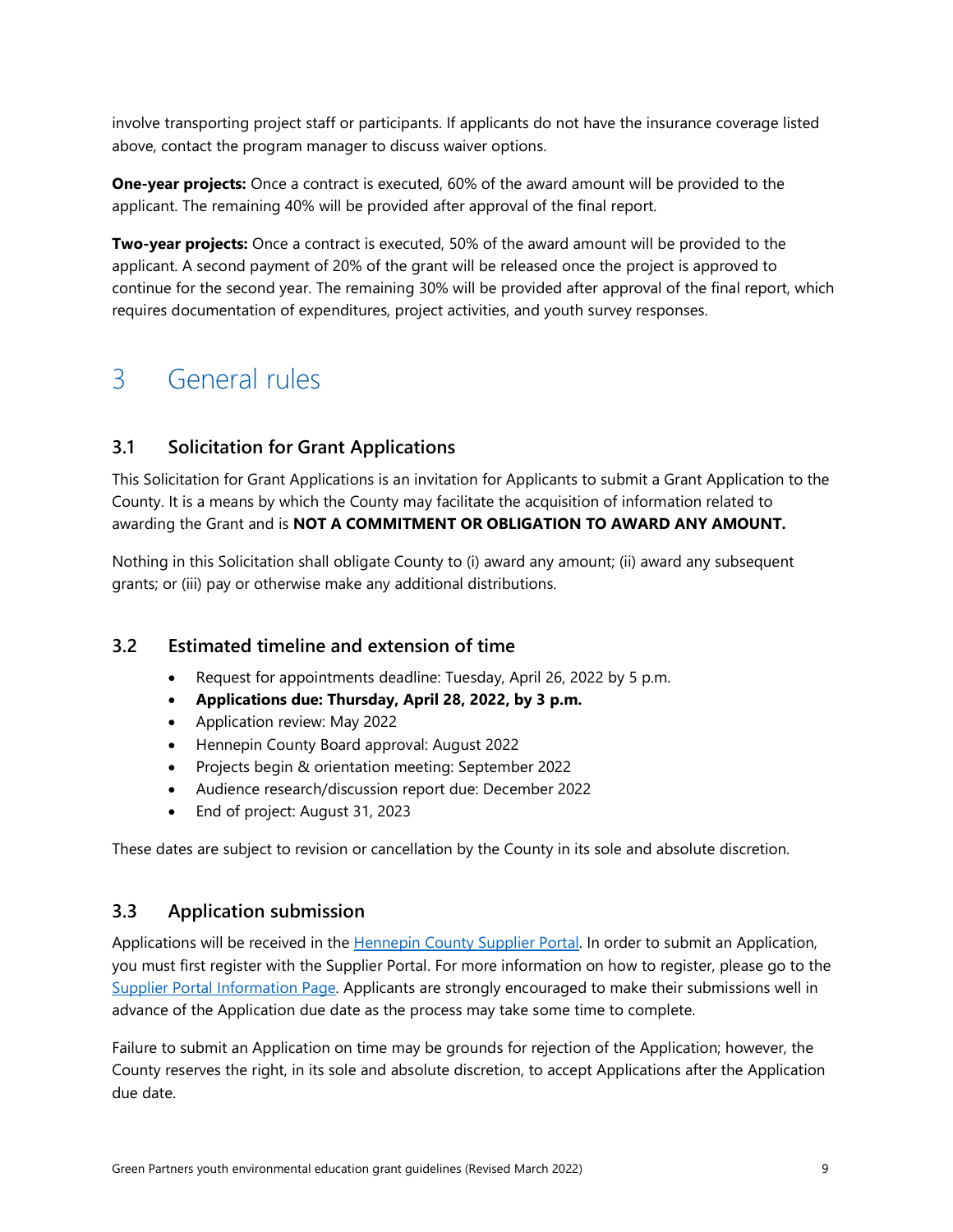Applications are due by **3 p.m. on Thursday, April 28, 2022**. Late submittals will not be accepted.

Find additional grant program information at **hennepin.us/greenpartners**.

## **Application submission checklist**

Steps to submit an Application:

- $\Box$  Review the Green Partners grant guidelines.
- Determine if you should submit a *youth environmental education grant application* or an *environmental action grant application.* (See page 4 of this document.)
- $\Box$  Register an individual account with [Hennepin County's online services,](https://supplier.hennepin.us/psp/fprd/SUPPLIER/ERP/h/?tab=HC_SUPPLIER_PUBLIC) if you are not already registered.
- $\Box$  Go to the [Supplier Portal,](https://supplier.hennepin.us/psp/fprd/SUPPLIER/ERP/h/?tab=HC_SUPPLIER_PUBLIC) log-in with your organization's information. Learn more and get [instructions.](https://www.hennepin.us/business/work-with-henn-co/supplier-portal)
- $\Box$  Fill out and submit your project Application and budget through the [Supplier Portal.](https://supplier.hennepin.us/psp/fprd/SUPPLIER/ERP/h/?tab=HC_SUPPLIER_PUBLIC) Use the application format provided.
- $\Box$  Submit links to or copies of curriculum that will be used (if applicable).
- $\Box$  Submit letters of support from significant project partners listed in your Application (if applicable).

## <span id="page-9-0"></span>**3.4 Questions and pre-application assistance**

Applicants are encouraged to contact the county for feedback on project ideas before applying. For more information visit [hennepin.us/greenpartners](https://www.hennepin.us/greenpartners) or contact Patience Caso at [patience.caso@hennepin.us](mailto:patience.caso@hennepin.us) or 612-596-6856. Request for appointments deadline: Tuesday, April 26, 2022 by 5 p.m.

If you need help registering or applying in the Hennepin County Supplier Portal, contact the help desk Monday through Friday between 8 a.m. to 4:30 p.m. at 612-543-5412 or [supplierportal@hennepin.us.](mailto:supplierportal@hennepin.us)

## <span id="page-9-1"></span>**3.5 Addenda**

The County reserves the right to modify this Solicitation at any time prior to the Application due date. An addendum will be posted in the Supplier Portal if the Solicitation is modified. Addenda may be viewed by clicking on the 'View Event Package' on the Event Details page. It is the responsibility of each prospective Applicant to assure receipt of all addenda.

The County will modify the Solicitation only by formal written addenda. Applications should be based on this Solicitation document and any formal written addenda. Applicants should not rely on oral statements, or site visits.

## <span id="page-9-2"></span>**3.6 County's right to withdraw, cancel, suspend and/or modify the Solicitation**

The County reserves the right to withdraw, cancel, suspend, and/or modify this Solicitation for any reason and at any time with no liability to any prospective Applicant for any costs or expenses incurred in connection with the Solicitation or otherwise.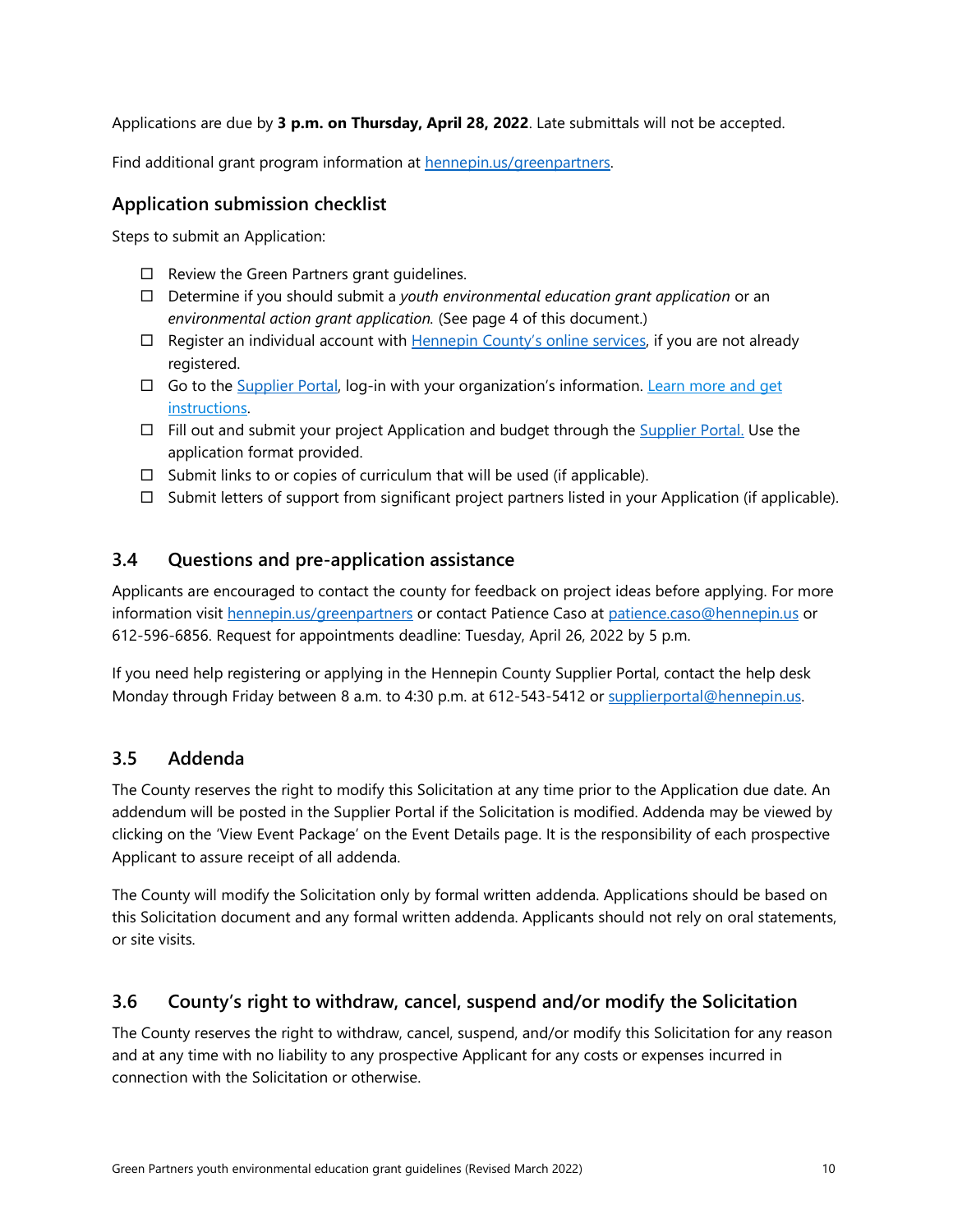# <span id="page-10-0"></span>**3.7 Applicant's right to edit or cancel an Application**

An Application may be edited or cancelled in the Supplier Portal prior to the Application due date. For instructions, view the Edit or Cancel a Response section of the [How to Respond to an Event Guide.](https://www.hennepin.us/-/media/hennepinus/business/work-with-hennepin-county/docs-m-z/how-to-respond-to-an-event-v4.pdf)

## <span id="page-10-1"></span>**3.8 Applications will not be returned**

Upon submission, Applications will not be returned.

## <span id="page-10-2"></span>**3.9 Public disclosure of Application documents**

This Solicitation and any data or information submitted to County in response are subject to applicable law, including but not limited to the provisions of the Minnesota Government Data Practices Act Minnesota Statutes, chapter 13 ("MGDPA").

If the Applicant believes private/non-public data is included in its Application, Applicant shall clearly identify the data and provide the specific rationale in support of the asserted classification. Applicant must type in bold red letters the term "CONFIDENTIAL" on that specific part or page of the Application which Applicant believes to be confidential. Classification of data as trade secret data will be determined pursuant to applicable law, and, accordingly, merely labeling data as "trade secret", "confidential" or the like does not necessarily make the data protected under any applicable law.

The Applicant agrees, as a condition of submitting its Application, that the County will not be liable or accountable for any loss or damage which may result from a breach of confidentiality related to the Application.

## <span id="page-10-3"></span>**3.10 Applicant's costs**

The County shall not be responsible for any costs incurred by Applicant in relation to this Solicitation. Applicant shall bear all costs of Application preparation, submission, and attendance at interviews, or any other activity associated with this Solicitation or otherwise.

## <span id="page-10-4"></span>**3.11 Conflict of interest**

The Applicant affirms that to the best of its knowledge the submission of its Application, or any resulting Grant award, does not present an actual or perceived conflict of interest. Strictly for illustration purposes, a personal relationship with a County employee directly or indirectly involved in the Grant process may be a conflict of interest.

The Applicant agrees that should any actual or perceived conflict of interest become known, it will immediately notify the County and will advise whether it will or will not avoid, mitigate, or neutralize the conflict of interest.

The County may make reasonable efforts to avoid, mitigate, or neutralize a conflict of interest by an Applicant. To avoid a conflict of interest by an Applicant, the County may utilize methods including disqualifying an Applicant from eligibility for the Grant or cancelling the Grant if the conflict is discovered